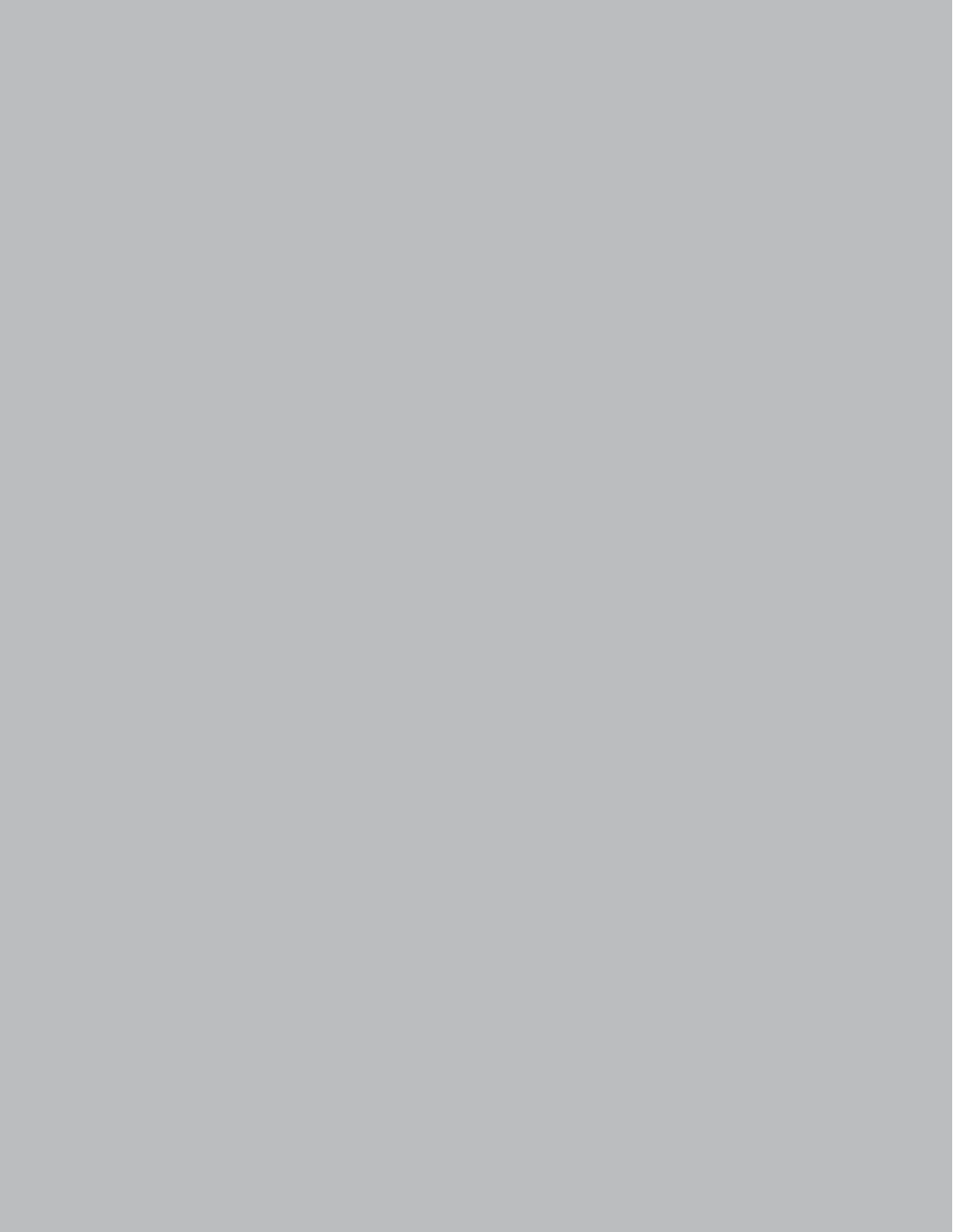

# **Review of CMS's preliminary estimate of the physician update for 2007**

CMS's preliminary estimate of the 2007 payment update for physician services is –4.6 percent, the maximum negative update permitted under a formula defined in statute (Kuhn 2006). This is the third consecutive estimate of such a large negative update, although a negative update has not occurred since 2002 as the Congress has overridden the formula.

In communicating the estimate to the Commission, CMS reminds us that an important reason the formula continues to call for negative updates is that the volume of physician services is growing rapidly. In this context, physician services include services paid for under Medicare's physician fee schedule as well as laboratory services and physician-administered drugs. For 2005, CMS's estimate is that the volume and intensity of physician services per beneficiary grew by 7.5 percent. While that estimate is preliminary and so may change, it is higher than the average for the previous five years, which was 6.1 percent.<sup>1</sup> The estimate also exceeds the growth in any of the previous five years except 2004, when spending grew by 8.0 percent. CMS is working with physicians and other stakeholders to review and understand this growth with a goal of helping Medicare beneficiaries receive better and more efficient care.

The Commission shares CMS's concern about volume growth. In March 2006, we recommended changes in the way services are valued in the physician fee schedule

(MedPAC 2006). The concern is that misvaluing services could create financial incentives that lead to increases in volume. Our other work on mispricing includes consideration of the data and methods for determining payments for physicians' practice expenses (see Chapter 4). We are also exploring ways to give physicians feedback on how their volume of services compares with that of their peers (see Chapter 1).

This appendix fulfills the Commission's requirement to review CMS's estimate of the update. In reviewing the technical details involved in estimating the update, we find that CMS used estimates in calculating the update that are consistent with recent trends. Note that our purpose in reviewing CMS's estimate is not to assess the adequacy of the update.<sup>2</sup> In Congressional testimony and reports to the Congress, we have discussed several problems with the physician update formula (Hackbarth 2005a, Hackbarth 2005b, MedPAC 2005, MedPAC 2002). We consider the current formula to be a flawed, inequitable mechanism for volume control and will consider alternatives to it in a report that is due in March 2007.

#### **Calculating the update**

Calculating the physician update is a two-step process. First, CMS estimates the sustainable growth rate (SGR). The SGR is the target rate of growth in spending for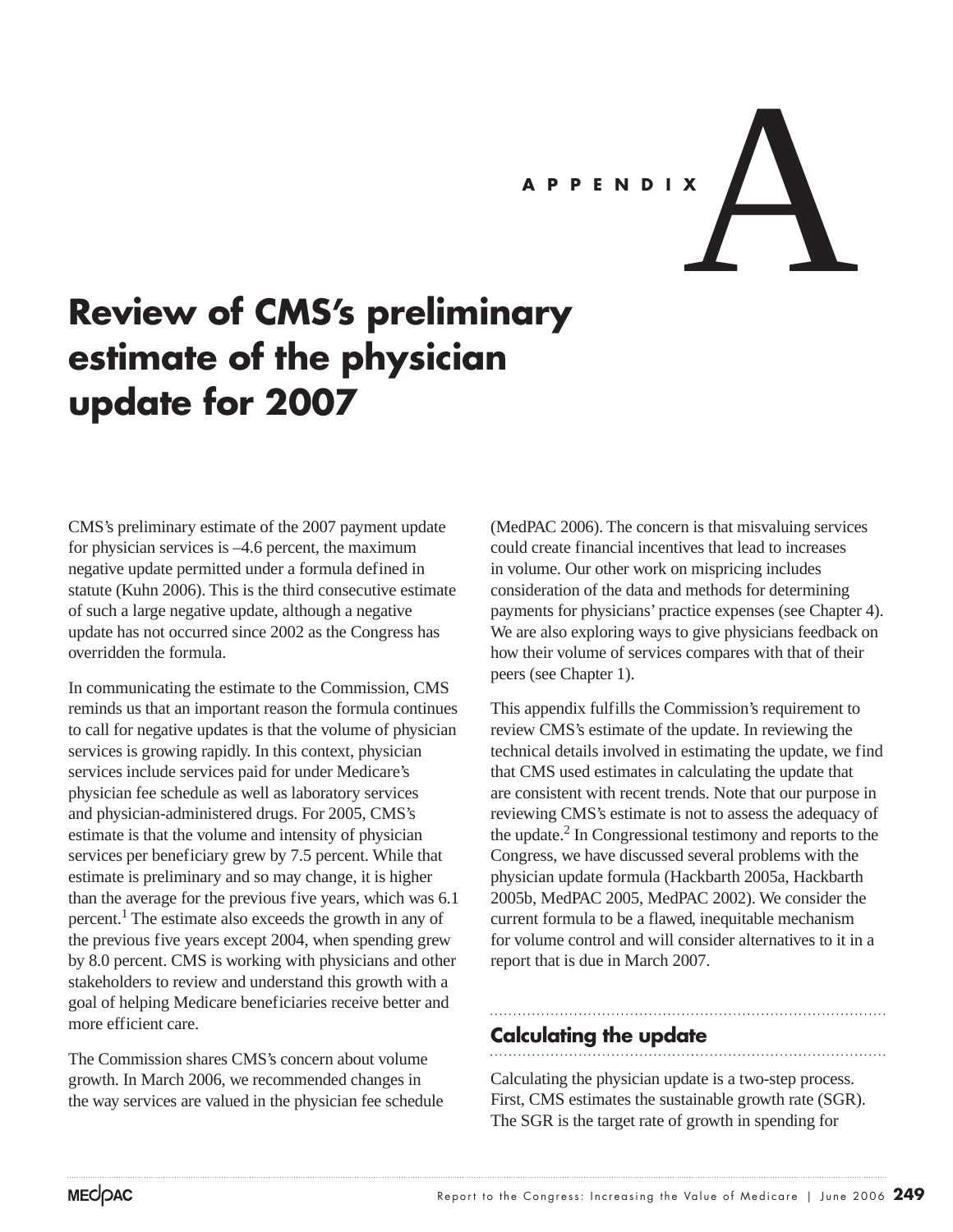#### **Preliminary sustainable growth rate, 2007**

| Factor                            | Percent |
|-----------------------------------|---------|
| Change in:                        |         |
| input prices                      | 2.6%    |
| traditional Medicare enrollment   | $-29$   |
| real GDP per capita               | 22      |
| Change due to law and regulations | $-1.0$  |
| Sustainable growth rate           |         |
|                                   |         |

Note: GDP (gross domestic product). Percents are converted to ratios and multiplied, not added, to produce the sustainable growth rate.

Source: Kuhn 2006.

physician services and is a function of projected changes in:

- input prices for physician services; $3$
- real gross domestic product (GDP) per capita, an allowance for growth in the volume of services; $<sup>4</sup>$ </sup>
- enrollment in traditional fee-for-service Medicare; and
- spending attributable to changes in law and regulation.

For 2007, CMS's preliminary estimate of the SGR is 0.7 percent (Table A-1).

Second, CMS calculates the update, which is a function of:

- the change in input prices for physician services, $5$  and
- an update adjustment factor that increases or decreases the update as needed to align actual spending, cumulated over time, with target spending determined by the SGR.

The estimate of the change in input prices for 2007 is 2.6 percent (Table A-2). The part of the update calculation that has the bigger effect, however, is the update adjustment factor, which CMS estimates at –7.0 percent. That is the maximum negative adjustment permitted under current law. When we combine this adjustment with the estimated change in input prices, the result is an update of −4.6 percent.

The update adjustment factor is negative because actual spending for physician services started to exceed the target in 2001 (Figure A-1). Since then, volume growth has kept spending above the target. In addition, overrides of

the formula (where the Congress has changed the law to prevent negative updates) have kept payment rates above the level necessary to align actual spending and the target. The result is that the update adjustment factor would be −28.0 percent, if not for the –7.0 percent limit.

#### **Reviewing CMS's estimates**

Because an update adjustment factor of −28.0 percent is well beyond the statutory limit, the Commission anticipates no changes in CMS's estimates that would be large enough to bring the factor within the limit and, therefore, alter the update. In the 2007 SGR, the estimate of the change in input prices, as measured by the Medicare Economic Index (MEI), is similar to changes in the MEI for earlier years.<sup>6</sup> The change in real GDP per capita of 2.3 percent equals the 10-year moving average of real GDP estimates from the Bureau of Economic Analysis (BEA),

adjusted for population growth (BEA 2006).

In the 2007 SGR, the change in spending due to law and regulation is noteworthy in that it is negative. Usually, this component of the SGR is positive to account for spending increases that occur when legislation expands benefits under Medicare Part B. For 2007, CMS expects law and regulation to have a negative effect on spending for two reasons. First, payment rates will fall in some geographic areas when the floor on the geographic practice cost index for physician work expires. The floor was established by the Medicare Prescription Drug, Improvement, and Modernization Act of 2003 (MMA) and ends on December 31, 2006. Second, payment rates for certain imaging services will go down under provisions of the Deficit Reduction Act of 2005 (DRA).

**TABLE**

**Estimate of the update for physician services, 2007**

| Factor            | <b>Percent</b> |
|-------------------|----------------|
| Change in:        |                |
| input prices      | 2.6%           |
| adjustment factor | $-7.0$         |
| Update            |                |

Note: Percents are converted to ratios and multiplied, not added, to produce the update.

Source: Kuhn 2006.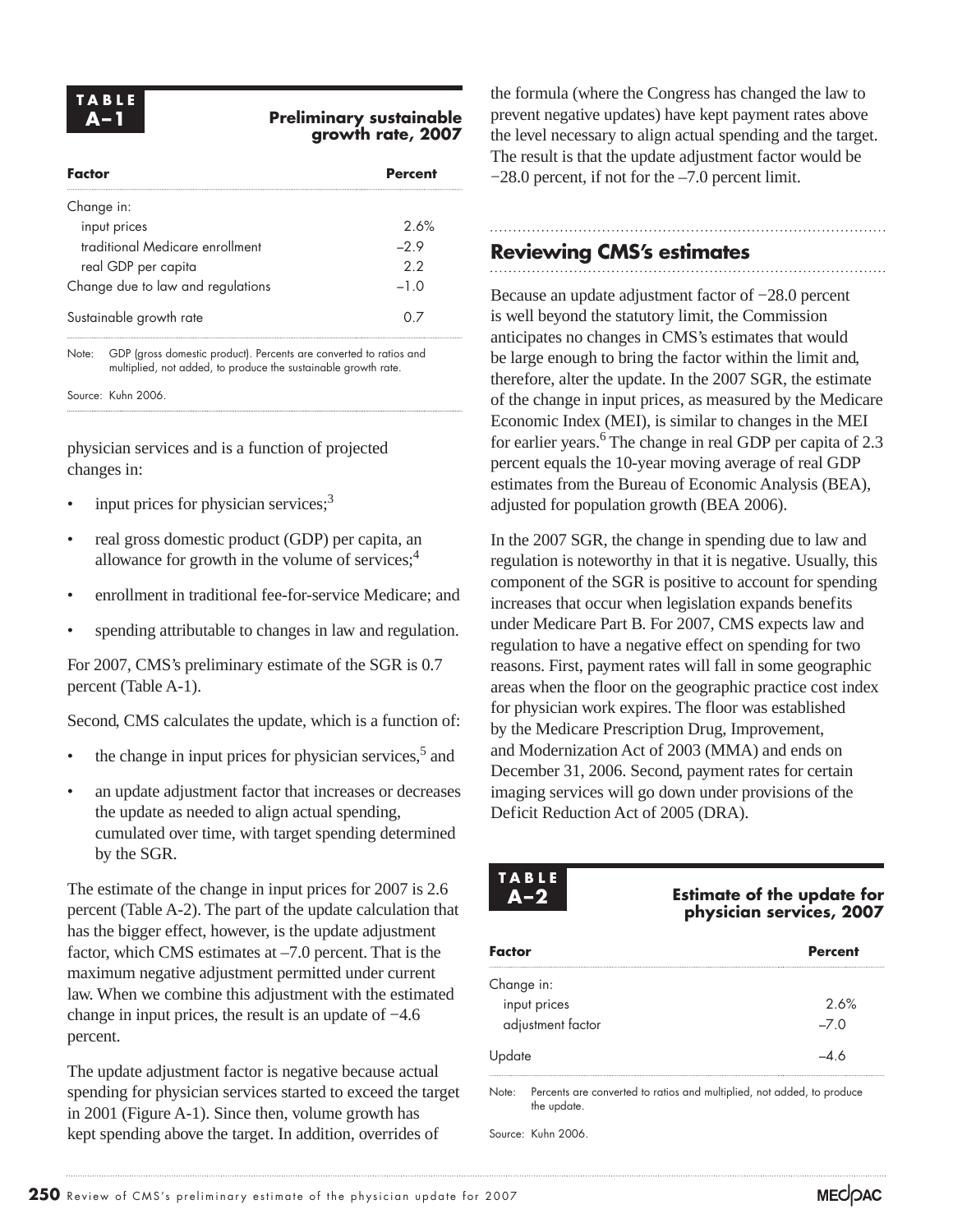### **FIGURE**

#### **A–1 Through 2005, actual spending for physician services exceeded target**



A physician specialty society, the American College of Radiology, has raised a question about the magnitude of the change in spending due to law and regulation that will occur in 2007. CMS's estimate of an average change in payment rates of −1.0 percent is consistent with the Congressional Budget Office's (CBO's) budget scoring of the MMA and DRA provisions. The American College of Radiology believes that CBO has underestimated the payment reductions that will occur under the DRA by more than 50 percent (ACR 2006). While we can not assess the magnitude of these estimates, we note that CMS reviews and validates estimates in SGRs as data become available and that the agency has two years to revise an SGR with better data.<sup>7</sup> In addition, CMS will learn more about the effects of the DRA provisions through work on proposed rules for the physician fee schedule and the prospective payment system for outpatient hospital care to be published in the summer of 2006.

The remaining factor in the 2007 SGR—the change in fee-for-service enrollment—is the least certain. CMS assumes a decrease of 2.9 percent. This figure differs from CBO's enrollment projection, which is an increase in fee-for-service enrollment of 0.3 percent for fiscal year 2007. CMS and CBO projections of total Medicare Part B enrollment are similar (1.5 percent and 1.8 percent, respectively), so the difference in the fee-for-service

projections is due to the size of the shift in enrollment from Medicare fee-for-service to Medicare Advantage (MA). CMS may be better able to project any such shift when MA plans submit bids and identify market areas in June 2006. CMS can then revise the enrollment projection, if necessary, before the update becomes final in November 2006. Even then, CMS will have limited information on changes in enrollment in 2007, but the agency will have another two years to revise the enrollment estimate if better data become available, just as the agency does with changes in spending due to law and regulation.

The only remaining issue concerns CMS's estimates of actual spending for 2005 and 2006. Data on actual spending are nearly complete through the first three quarters of 2005 but are less complete for the last quarter of that year. Therefore, the estimate of actual spending in 2005 may increase or decrease somewhat before CMS issues a final rule on the update in November 2006. Of course, the uncertainty regarding 2006 estimates is greater than for 2005 because CMS currently has very little information on actual spending for 2006.

Regardless of what happens with the various estimates that determine the physician update, it is very unlikely that any change in them will overcome an update adjustment factor of −28.0 percent. For this reason, we anticipate that CMS will revise the update calculations this fall, in preparation for implementing the 2007 update on January 1, and that the calculations will show the maximum reduction that the statute permits: the change in input prices reduced by an update adjustment of -7.0 percentage points. ■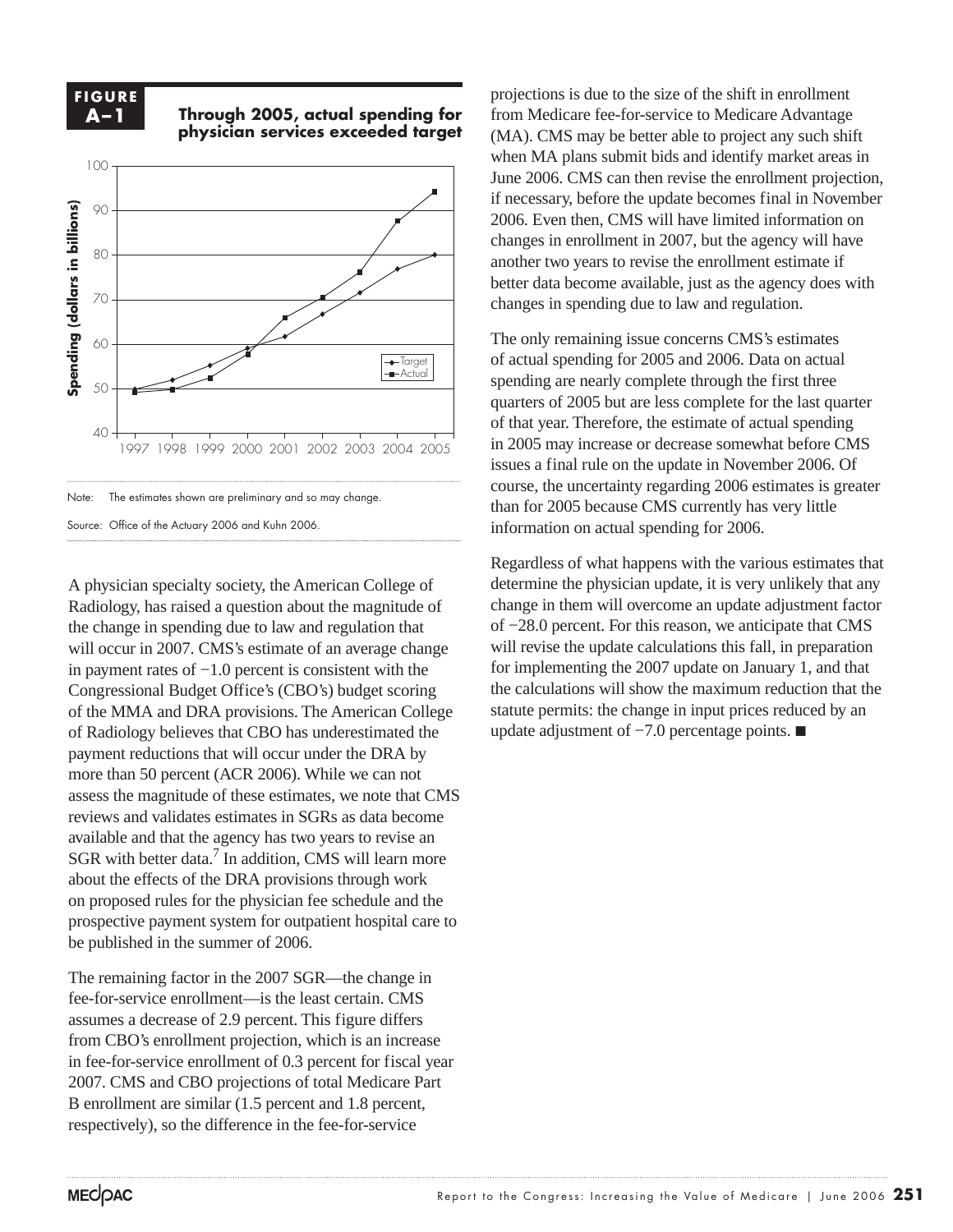### **Endnotes**

- 1 To illustrate the preliminary nature of CMS's estimate, note that last year the initial estimate of spending growth in 2004 was 15.2 percent. Since then, the agency has substantially revised the estimate downward to 11.4 percent.
- 2 The Commission recommended an update for 2007 equal to the projected change in input prices less an expectation for productivity growth (MedPAC 2006).
- 3 For the SGR, physician services include services commonly performed by a physician or performed in a physician's office. In addition to physician fee schedule services, these services include diagnostic laboratory tests and most of the drugs covered under Medicare Part B. To estimate this factor, CMS uses a weighted average of the MEI, a measure of changes in input prices for physician services, the change in payment rates for laboratory services legislated by the Congress, and a weighted average of the change in payment rates for Part B-covered drugs. The MEI is the change in input prices for physician services less an adjustment for productivity growth.
- 4 As required by the MMA, the real GDP per capita factor in the SGR is a 10-year moving average.
- 5 For the update, physician services include only those services in the physician fee schedule.
- 6 Historical changes in the MEI are published by the CMS Office of the Actuary (2006). Since 1991, they have ranged from 2.0 percent to 3.2 percent.
- 7 For further discussion of changes in spending due to law and regulation, see MedPAC's *Report to the Congress: Growth in the volume of physician services* (2004).